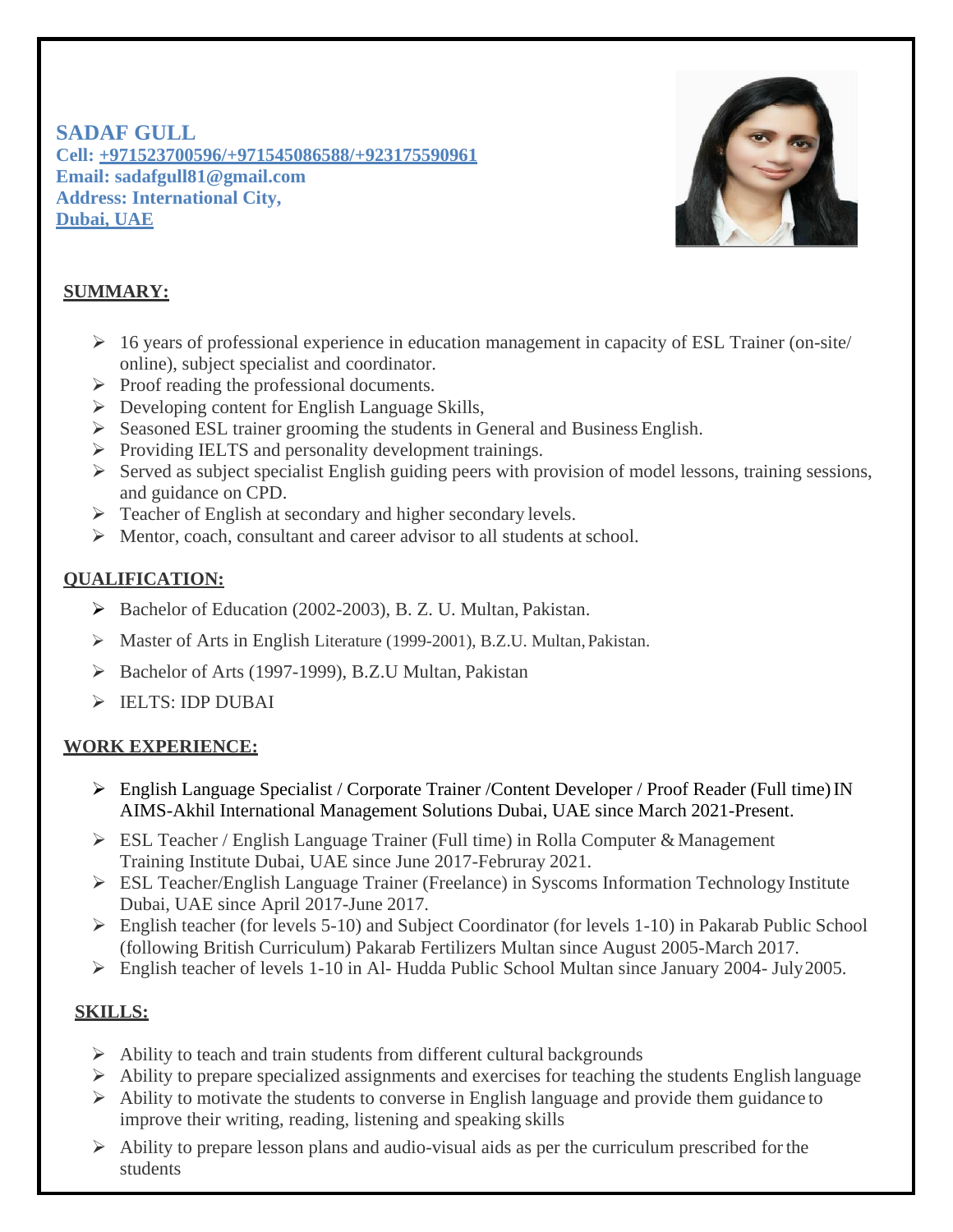## **English Language Specialist /Corporate Trainer /Proofreader /Content Developer (Full Time) (March 2021- Present)**

Handling works such as:

- ➢ **General English**: Focusing on all four language skills: Listening, Speaking, Reading,Writing at Beginners, Intermediate and Advanced level.
- ➢ **Business English**: Focusing on all four language skills: Listening, Speaking, Reading,Writing at advanced level.
- ➢ **Proof reading**; Official documents, Business writings.
- ➢ **Content Development**: English language Programmes.

## **ESL Teacher / English Language Trainer (Full Time) (June 2017-Februray 2021)**

Conducted Courses (Online / On-site) such as:

- ➢ **General English**: Focusing on all four language skills: Listening, Speaking, Reading,Writing at Beginners, Intermediate and Advanced level.
- ➢ **Business English**: Focusing on all four language skills: Listening, Speaking, Reading,Writing at advanced level.
- ➢ **IELTS**: General / Academic: Training all four language skills: Listening,Speaking, Reading, Writing.
- ➢ **Personality Development**: Focusing on Listening, Speaking, CreativeWriting, Grammar, Reading, Comprehension, moral based lectures & videos.
- ➢ **Secretarial Management**: Focusing on teaching Qualities, Skills, Duties ,Ways of Communication, Organizational Structure ,Quality Customer Services ,Meetings, Appointments, TravelArrangements, Maintenance of Records, Notes, Drafts, Emails, Letters.
- ➢ **Interview Preparation**: Preparing for all type of Interviews, such as Receptionist, Admin, Secretary, HR, Supervisor, Coordinator.

# **ESL Teacher / English Language Trainer (Freelance) (April 2017- June 2017)**

Taught General English (focusing on all four language skills: Listening, Speaking, Reading, Writing) to:

- $\triangleright$  Beginners
- ➢ Intermediate
- ➢ Advanced

# **Subject Coordinator (January 2013- December 2014)**

- ➢ Conducted model lessons (English) as subject specialist (English).
- $\triangleright$  Conducted training sessions to guide teachers regarding new teaching methodologies.
- ➢ Maintained continuity of work operations by supervising documentation and communication needed to admin staff.
- ➢ Provided guidance and support to teachers in preparing lesson plans and made time tables, planning and assigning substitutions, directing teachers for improvements.
- ➢ Lead the role for organizing curricular activities (Quiz, Debate, Spelling competitions).